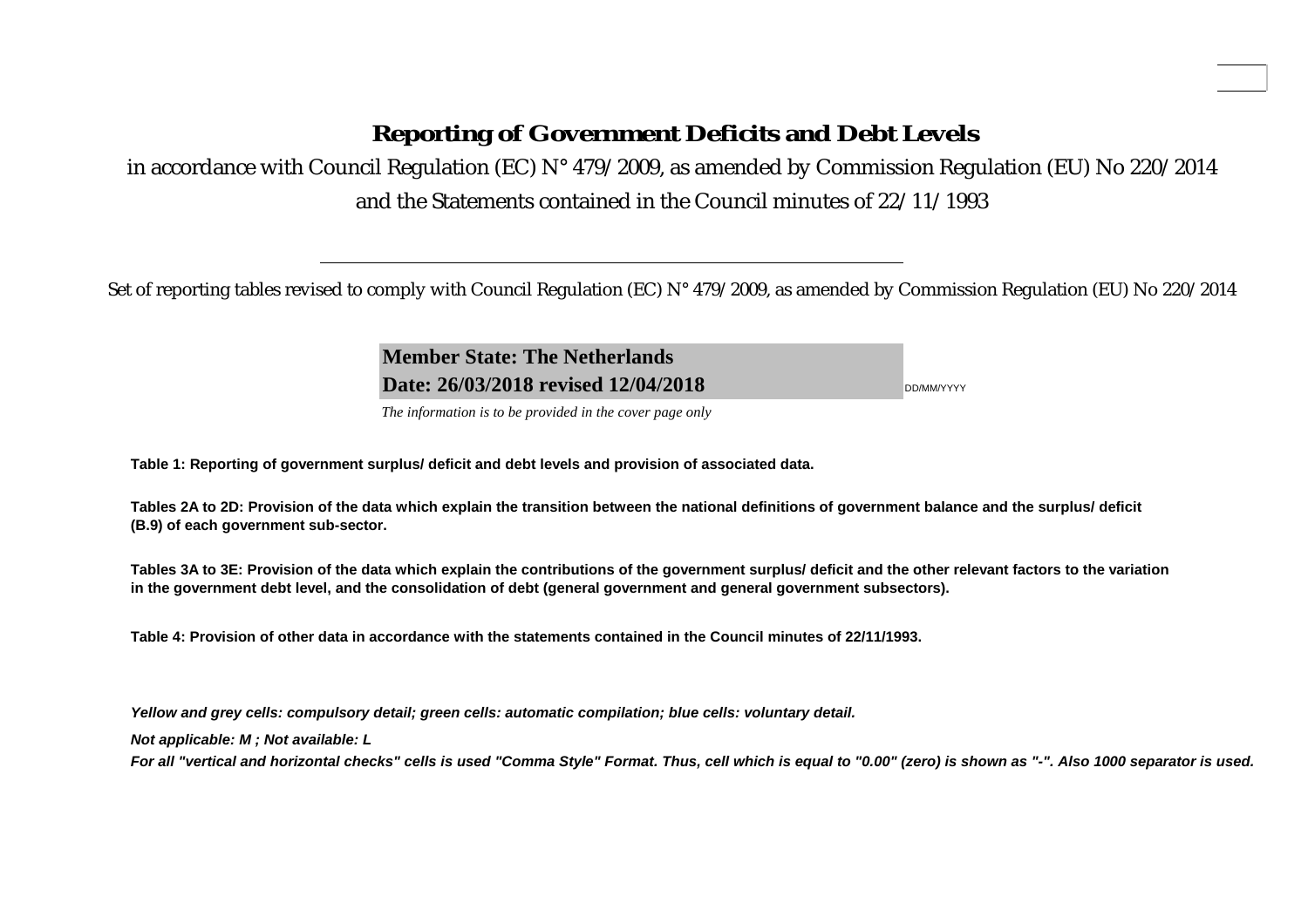# **Table 1: Reporting of government surplus/ deficit and debt levels and provision of associated data**

| Member State: The Netherlands<br>Data are in  (millions of units of national currency)<br>Date: 26/03/2018 revised 12/04/2018 | <b>ESA 2010</b><br>codes | 2014      | 2015      | Year<br>2016 | 2017                            | 2018     |
|-------------------------------------------------------------------------------------------------------------------------------|--------------------------|-----------|-----------|--------------|---------------------------------|----------|
|                                                                                                                               |                          | final     | final     |              | half-finalized half-finalized   | planned  |
| Net lending $(+)/$ net borrowing $(-)$                                                                                        | B.9                      |           |           |              |                                 |          |
| General government                                                                                                            | $\overline{S.13}$        | $-15,028$ | $-14,019$ | 2,573        | 8,014                           | 5,758    |
| - Central government                                                                                                          | S.1311                   | $-7,076$  | $-12,617$ | $-5,357$     | 6,603                           | 21       |
| - State government                                                                                                            | S.1312                   | M         | M         | M            | м                               | M        |
| - Local government                                                                                                            | S.1313                   | $-1,574$  | $-1,296$  | 539          | $-1,061$                        | $-1,169$ |
| - Social security funds                                                                                                       | S.1314                   | $-6,378$  | $-106$    | 7,391        | 2,472                           | 6,906    |
|                                                                                                                               |                          | final     | final     |              | half-finalized   half-finalized | planned  |
| General government consolidated gross debt                                                                                    |                          |           |           |              |                                 |          |
| Level at nominal value outstanding at end of year                                                                             |                          | 450,615   | 441,401   | 434,205      | 416,067                         | 401,176  |
| By category:                                                                                                                  |                          |           |           |              |                                 |          |
| Currency and deposits                                                                                                         | AF.2                     | 1,126     | 2,003     | 4,000        | 2,172                           |          |
| Debt securities                                                                                                               | AF.3                     | 357,506   | 348,036   | 341,274      | 332,299                         |          |
| Short-term                                                                                                                    | AF.31                    | 23,083    | 14,032    | 16,586       | 16,950                          |          |
| Long-term                                                                                                                     | AF.32                    | 334,423   | 334,004   | 324,688      | 315,349                         |          |
| Loans                                                                                                                         | AF.4                     | 91,983    | 91,362    | 88,931       | 81,596                          |          |
| Short-term                                                                                                                    | AF.41                    | 26,280    | 26,119    | 24,170       | 19,895                          |          |
| Long-term                                                                                                                     | AF.42                    | 65,703    | 65,243    | 64,761       | 61,701                          |          |
|                                                                                                                               |                          |           |           |              |                                 |          |
| General government expenditure on:                                                                                            |                          |           |           |              |                                 |          |
| <b>Gross fixed capital formation</b>                                                                                          | P.51g                    | 23,298    | 24,510    | 24,498       | 25,752                          | 27,405   |
| <b>Interest (consolidated)</b>                                                                                                | $D.41$ (uses)            | 9,428     | 8,491     | 7,559        | 7,032                           | 5,931    |
|                                                                                                                               |                          |           |           |              |                                 |          |
| Gross domestic product at current market prices                                                                               | $B.1*g$                  | 663,008   | 683,457   | 702,641      | 733,168                         | 771,506  |

(1) Please indicate status of data: estimated, half-finalized, final.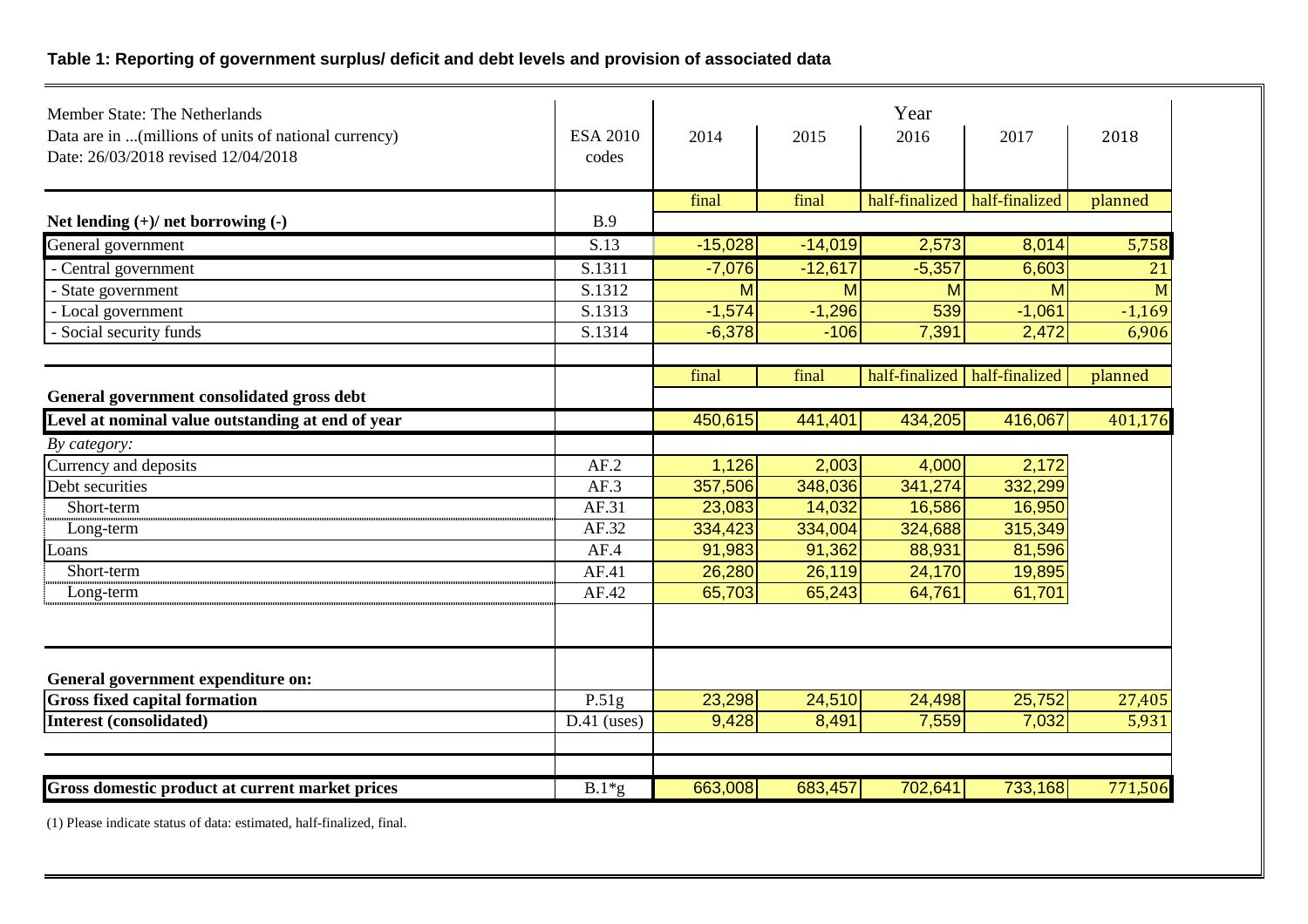| Member State: The Netherlands                                                |                  |                    | Year                  |                    |                   |                                                                                                       |
|------------------------------------------------------------------------------|------------------|--------------------|-----------------------|--------------------|-------------------|-------------------------------------------------------------------------------------------------------|
| Data are in  (millions of units of national currency)                        | 2014             | 2015               | 2016                  | 2017               | 2018              |                                                                                                       |
| Date: 26/03/2018 revised 12/04/2018                                          |                  |                    |                       |                    |                   |                                                                                                       |
| Working balance in central government accounts                               | $-11,603$        | 6,541              | 5,796                 | 17,690             | 5,372             | = feitelijk financieringstekort Rijk                                                                  |
| Basis of the working balance                                                 | cash             | cash               | cash                  | cash               | planned           |                                                                                                       |
|                                                                              |                  |                    |                       |                    |                   |                                                                                                       |
| Financial transactions included in the working balance<br>Loans, granted (+) | 2,357<br>9,316   | $-15,872$<br>6,603 | $-16,829$<br>5,451    | $-8,662$<br>5,076  | $-6,195$<br>2,219 |                                                                                                       |
| Loans, repayments (-)                                                        | $-3,413$         | $-6,609$           | $-7,928$              | $-5,399$           | $\Omega$          |                                                                                                       |
| Equities, acquisition (+)                                                    | 918              | 2,700              | 78                    | 185                | 350               |                                                                                                       |
| Equities, sales (-)                                                          | $-2,196$         | $-4,144$           | $-3,237$              | $-5,719$           | $\Omega$          |                                                                                                       |
| Other financial transactions (+/-)                                           | $-2,268$         | $-14,422$          | $-11,193$             | $-2,805$           | $-8,764$          |                                                                                                       |
| of which: transactions in debt liabilities (+/-)                             | 2,708            | $-7,425$           | $-5,376$              | $-241$             | $\Omega$          |                                                                                                       |
| of which: net settlements under swap contracts (+/-)                         | $-151$           | $-5,212$           | $-6,125$              | $-2,598$           | $-1,425$          |                                                                                                       |
| Detail 1                                                                     | 177              | 148                | 25                    | 33                 |                   | Bonds Curaçao and St. Maarten                                                                         |
| Detail 2                                                                     | $-201$           | $-6.668$           |                       | $-2,251$           |                   |                                                                                                       |
| Detail 3                                                                     | $-146$           | $-321$             | $-3,345$<br>283       | $\overline{1}$     |                   | Liabilities treasury banking<br>Second party accounts                                                 |
| Detail 4                                                                     |                  |                    |                       |                    |                   |                                                                                                       |
| Detail 5                                                                     | 215<br>$-858$    | $-751$<br>$-5,230$ | $-2,031$<br>$-6, 125$ | 2,010<br>$-2,598$  |                   | <b>EU</b> accounts<br>Other financial transactions                                                    |
| Detail 6                                                                     |                  | $\boldsymbol{M}$   | $\mathcal{M}$         | $\overline{M}$     |                   | Sale IABF Alt A securities                                                                            |
| Detail 7                                                                     | $-1,455$         |                    |                       |                    |                   |                                                                                                       |
|                                                                              | $\pmb{o}$        | $-1,600$           | o                     | 0                  |                   | Loan SRH                                                                                              |
| Non-financial transactions not included in the working balance               | 1,154            | $-428$             | 243                   | $-396$             | $\Omega$          |                                                                                                       |
| Detail 1                                                                     | $\overline{M}$   | $\boldsymbol{M}$   | $\mathcal{M}$         | $\mathcal{M}$      |                   |                                                                                                       |
| Detail 2                                                                     | 26               | 17                 | 9                     | $-6$               |                   | Balance interest and management fee ING back up faciltiy<br>Balance interest, costs and revenues EFSF |
| Detail 3                                                                     |                  |                    |                       |                    |                   |                                                                                                       |
|                                                                              | $111$            | 31                 | 3 <sup>1</sup>        | $\pmb{o}$          |                   | Balance accrual booking interest student loans                                                        |
| Detail 4                                                                     | 1,017            | ${\cal M}$         | $\mathcal{M}$         | M                  |                   | One-off cancellation of social security debt due to contingent liability in 2014                      |
| Detail 5                                                                     | $\boldsymbol{M}$ | $\mathbf{1}$       | 448                   | 470                |                   | Levy national resolution fund ands DGS fund                                                           |
| Detail 6                                                                     | $\mathfrak{o}$   | $-477$             | $-217$                | $-860$             |                   | PPP on balance sheet                                                                                  |
| Difference between interest paid (+) and accrued (D.41)(-)                   |                  |                    |                       |                    |                   |                                                                                                       |
|                                                                              | 596              | 947                | 850                   | 1,114              | 960               |                                                                                                       |
| Other accounts receivable (+)                                                | 548              | $-2,315$           |                       |                    |                   |                                                                                                       |
| Detail 1                                                                     | $-14$            |                    | 6,019<br>17           | $-2,657$<br>$-153$ | $-116$            |                                                                                                       |
|                                                                              |                  | $-18$              |                       |                    |                   | Trade credits military equipment expenditure                                                          |
| Detail 2                                                                     | 105              | $-167$             | $-72$                 | $-81$              |                   | Trade credits military equipment sales                                                                |
| Detail 3                                                                     | 711              | 330                | 1,805                 | 1,012              |                   | Adjustments to cash-based taxes                                                                       |
| Detail 4                                                                     | 507              | $-64$              | 2,652                 | $-2,630$           |                   | Adjustment to EU contributions (GNI/VAT)                                                              |
| Detail 5                                                                     | $-1,406$         | $-1,767$           | 643                   | 192                |                   | Adjustment to cash-based natural gas revenues                                                         |
| Detail 6                                                                     | $-17$            | $-17$              | $-17$                 | $-14$              |                   | Adjustment to cash-based auction of radio frequencies                                                 |
| Detail 7                                                                     | 194              | $-194$             | 81                    | $-14$              |                   | Adjustment to grants to central government units                                                      |
| Detail 8                                                                     | $-23$            | $\overline{7}$     | 0                     | $-45$              |                   | Adjustment to grants to to social security funds                                                      |
| Detail 9                                                                     | 71               | $-5$               | 100                   | $-236$             |                   | Adjustment to capital and current transfers to non government units                                   |
| Detail 10                                                                    | 100              | 35                 | 24                    | $\overline{4}$     |                   | Adjustments to cash-based social assistance benefits in cash                                          |
| Detail 11                                                                    | 325              | $-450$             | 791                   | $-747$             |                   | Adjustment to prepayment public transport students                                                    |
| Detail 12                                                                    | $-5$             | $-5$               | $-5$                  | 55                 |                   | Adjustments n.e.c.                                                                                    |
| Other accounts payable (-)                                                   | 54               | $-1,263$           | $-918$                | $-934$             | $\Omega$          |                                                                                                       |
| Detail 1                                                                     | 14               | $-24$              | 43                    | $\mathfrak{o}$     |                   | Adjustments to proceeds of emission permits allowances                                                |
|                                                                              | $\boldsymbol{o}$ | $\boldsymbol{o}$   | 0                     | $-493$             |                   | Adjustment to subsidies (LIV)                                                                         |
| Detail 2                                                                     | $\mathfrak{o}$   | $\mathfrak{o}$     | $-71$                 | 18                 |                   | Adjustment to cash-based auction of radio frequencies                                                 |
| Detail 3                                                                     | 90               | $-132$             | 0                     | $\pmb{o}$          |                   | Adjustments to VAT-compensation to local government                                                   |
| Detail 4                                                                     | 60               | $\overline{1}$     | 33                    | 0                  |                   | Adjustments to grants to social security funds                                                        |
| Detail 5                                                                     | $-51$            | $-977$             | $-1,032$              | $-490$             |                   | Adjustments to grants to central and local government units                                           |
| Detail 6                                                                     | $-34$            | $-156$             | 109                   | 31                 |                   | Adjustments to capital and current transfers to non government units                                  |
| Detail 7                                                                     | $-25$            | 25                 | $\boldsymbol{o}$      | o                  |                   | Adjustments to VAT contribution to EU                                                                 |
|                                                                              |                  |                    |                       |                    |                   |                                                                                                       |
| Working balance (+/-) of entities not part of central government             | 0                | 0                  | 0                     | $\mathbf{0}$       | $\circ$           |                                                                                                       |
| Net lending (+)/ net borrowing (-) of other central government bodies        | $-245$           | $-477$             | $-164$                | 72                 | $\overline{0}$    |                                                                                                       |
|                                                                              |                  |                    |                       |                    |                   |                                                                                                       |
| Other adjustments (+/-) (please detail)                                      | 63               | 250                | $-354$                | 376                | $\Omega$          |                                                                                                       |
| Detail 1                                                                     | $-346$           | 211                | $-321$                | $\mathbf{L}$       |                   | Consolidation state agencies                                                                          |
| Detail 2                                                                     | $-10$            | $-27$              | 2                     | $-9$               |                   | Adjustments due to bank accounts embassies                                                            |
| Detail 3                                                                     | $-4$             | 24                 | 21                    | $-9$               |                   | Discrepancy in the working balance                                                                    |
| Detail 4                                                                     | $\pmb{o}$        | $\it{o}$           | $\boldsymbol{o}$      | o                  |                   | Other                                                                                                 |
| Detail 5                                                                     | 423              | 42                 | $-56$                 | 394                |                   | Unexplained residual                                                                                  |
|                                                                              |                  |                    |                       |                    |                   |                                                                                                       |
| Net lending (+)/ net borrowing (-) (B.9) of central government (S.1311)      | $-7,076$         | $-12,617$          | $-5,357$              | 6,603              | 21                |                                                                                                       |
| $(ESA 2010$ $accounds)$                                                      |                  |                    |                       |                    |                   |                                                                                                       |

(1) Please indicate accounting basis of the working balance: cash, accrual, mixed, other.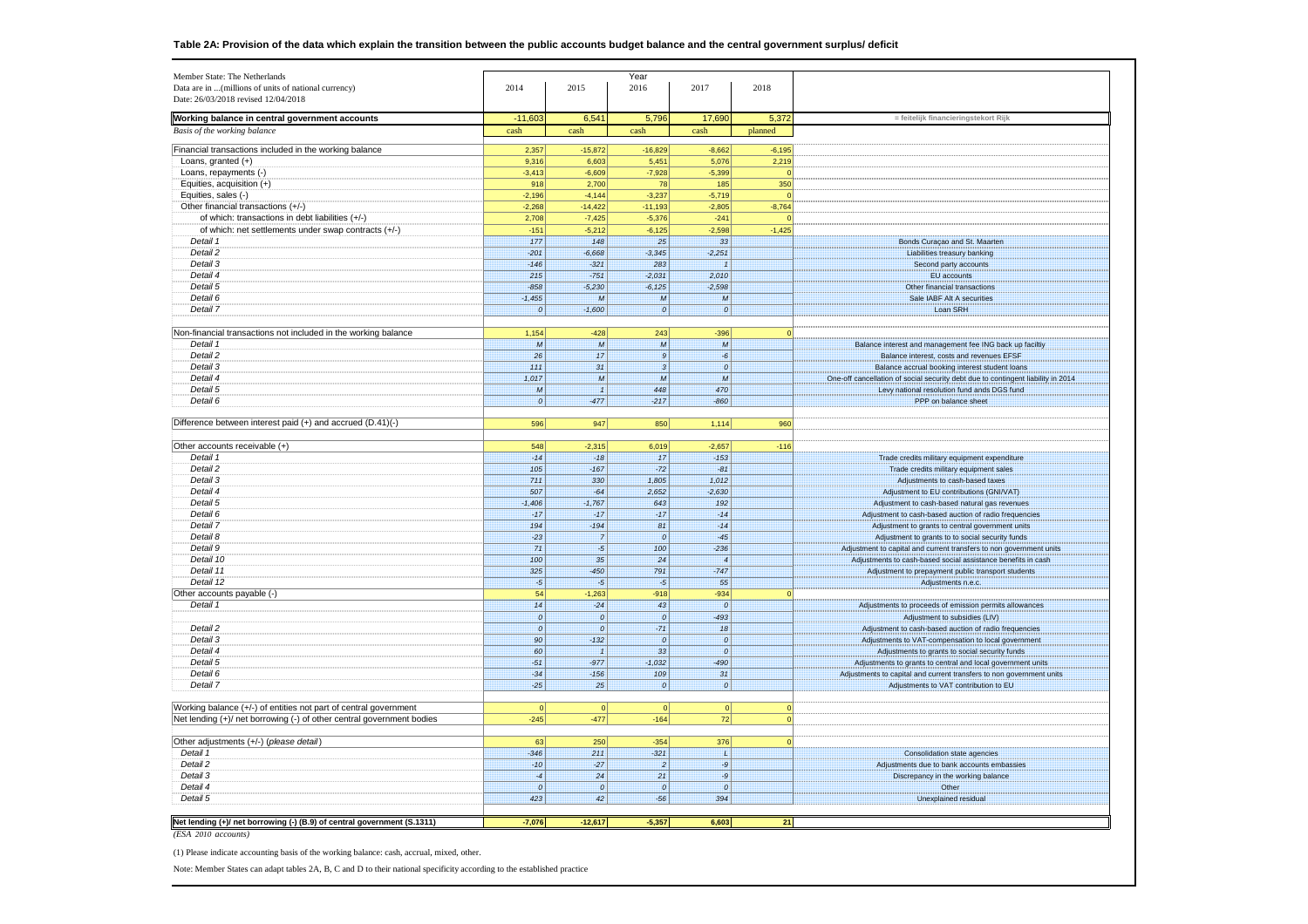## **Table 2B: Provision of the data which explain the transition between the working balance and the state government surplus/ deficit**

| Member State: The Netherlands                                                                |                |          | Year |                |              |      |  |
|----------------------------------------------------------------------------------------------|----------------|----------|------|----------------|--------------|------|--|
| Data are in  (millions of units of national currency)<br>Date: 26/03/2018 revised 12/04/2018 | 2014           | 2015     | 2016 |                | 2017         | 2018 |  |
| Working balance in state government accounts                                                 | M              | M        |      | M              |              |      |  |
| Basis of the working balance                                                                 | (1)            | (1)      | (1)  |                | (1)          |      |  |
| Financial transactions included in the working balance                                       | M              | M        |      | M              | М            |      |  |
| Loans $(+/-)$                                                                                |                |          |      |                |              |      |  |
| Equities $(+/-)$                                                                             | M              | M        |      | M              | M            |      |  |
| Other financial transactions (+/-)                                                           | M              | M        |      | <b>M</b>       |              |      |  |
| of which: transactions in debt liabilities (+/-)                                             |                |          |      | M              |              |      |  |
| of which: net settlements under swap contracts (+/-)                                         | M              | M        |      | M              | M            |      |  |
| Non-financial transactions not included in the working balance                               | M              | M        |      | M              | M            |      |  |
| Difference between interest paid (+) and accrued (D.41)(-)                                   | M <sup>2</sup> | M        |      | M              | $\mathsf{M}$ |      |  |
| Other accounts receivable (+)                                                                | M              | M        |      | M              | M            |      |  |
| Other accounts payable (-)                                                                   | M              | M        |      | M <sup>2</sup> | M            |      |  |
| Working balance (+/-) of entities not part of state government                               | M              | M        |      | M              | M            |      |  |
| Net lending (+)/ net borrowing (-) of other state government bodies                          | M              | M        |      | M <sup>2</sup> | M            |      |  |
| Other adjustments (+/-) (please detail)                                                      | M              | M        |      | M <sup>2</sup> | M            |      |  |
| Net lending (+)/ net borrowing (-) (B.9) of state government (S.1312)                        | M              | <b>M</b> |      | <b>M</b>       | M            |      |  |

*(ESA 2010 accounts)*

(1) Please indicate accounting basis of the working balance: cash, accrual, mixed, other.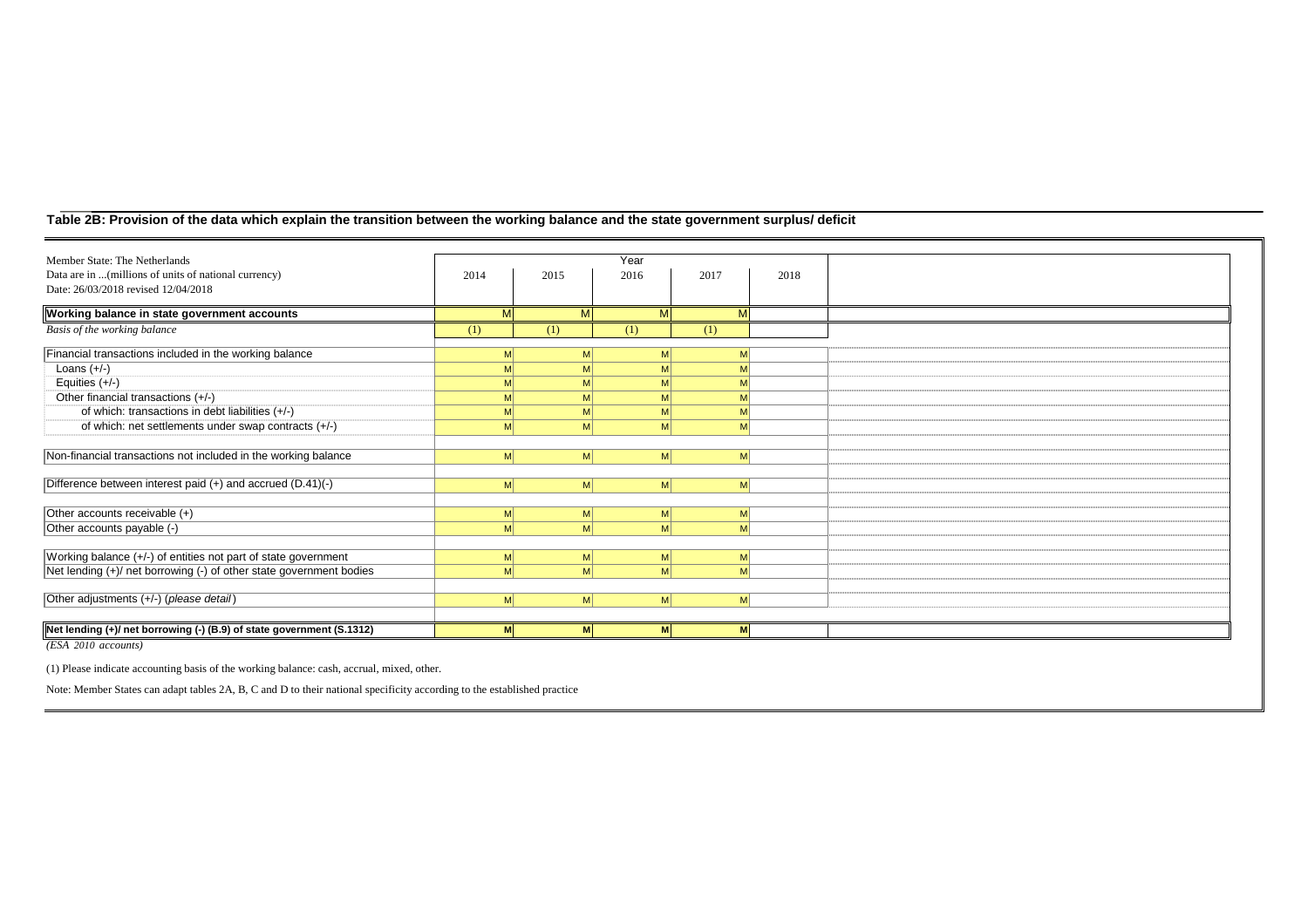# **Table 2C: Provision of the data which explain the transition between the working balance and the local government surplus/ deficit**

| Member State: The Netherlands                                         |            |              | Year           |          |          |                                                                                     |
|-----------------------------------------------------------------------|------------|--------------|----------------|----------|----------|-------------------------------------------------------------------------------------|
| Data are in  (millions of units of national currency)                 | 2014       | 2015         | 2016           | 2017     | 2018     |                                                                                     |
| Date: 26/03/2018 revised 12/04/2018                                   |            |              |                |          |          |                                                                                     |
| Working balance in local government accounts                          | 1,548      | 2,381        | 2,662          | 3,089    |          | working balances 2014 and 2015 definite, 2016 and 2017 provisional                  |
| Basis of the working balance                                          | accrual    | accrual      | accrual        | accrual  |          |                                                                                     |
| Financial transactions included in the working balance                | $-47$      | $\mathbf{R}$ | $-66$          | $-28$    |          |                                                                                     |
| Loans $(+/-)$                                                         | $\sqrt{ }$ |              | $\Omega$       | $\Omega$ |          |                                                                                     |
| Equities $(+/-)$                                                      | $-47$      |              | $-66$          | $-28$    |          |                                                                                     |
| Other financial transactions (+/-)                                    |            |              |                |          |          |                                                                                     |
| of which: transactions in debt liabilities (+/-)                      |            |              | $\Omega$       |          |          |                                                                                     |
| of which: net settlements under swap contracts (+/-)                  |            |              | $\Omega$       |          |          |                                                                                     |
|                                                                       |            |              |                |          |          |                                                                                     |
| Non-financial transactions not included in the working balance        | $-1,063$   | $-1,922$     | $-1,365$       | $-2,718$ |          |                                                                                     |
| Detail 1                                                              | $-5,878$   | $-5,827$     | $-5,065$       | $-5,747$ |          | Transactions included in BS municpalities, provinces, etc.                          |
| Detail 2                                                              | 4,892      | 3,889        | 3,700          | 3,029    |          | Internal flows included in WB not being transactions municpalities, provinces, etc. |
| Detail 3                                                              | $-87$      | $-109$       | <b>M</b>       | M        |          | Changes in non-fin. assets in BS schools                                            |
| Detail 4                                                              | 38         | 177          | M              | M        |          | Changes in provisions in BS schools                                                 |
| Detail 5                                                              | $-28$      | $-52$        | M              | M        |          | Interest expenditures/revenues schools                                              |
|                                                                       |            |              |                |          |          |                                                                                     |
| Difference between interest paid (+) and accrued (D.41)(-)            | $\Omega$   | 0            | 0              | $\Omega$ |          |                                                                                     |
|                                                                       |            |              |                |          |          |                                                                                     |
| Other accounts receivable (+)                                         | $\Omega$   | -OI          | $\overline{0}$ | $\Omega$ |          |                                                                                     |
| Other accounts payable (-)                                            |            |              |                |          |          |                                                                                     |
| Working balance (+/-) of entities not part of local government        | $\Omega$   | - Ol         | 0              | $\Omega$ |          |                                                                                     |
| Net lending (+)/ net borrowing (-) of other local government bodies   | $-27$      | $-127$       | 154            | $-144$   |          |                                                                                     |
| Detail 1                                                              | $-27$      | $-127$       | $-3$           | 200      |          | Non-profit institutioms                                                             |
| Detail 2                                                              | M          | M            | 157            | $-344$   |          | Schools                                                                             |
|                                                                       |            |              |                |          |          |                                                                                     |
| Other adjustments (+/-) (please detail)                               | $-1,985$   | $-1,636$     | $-846$         | $-1,260$ | $-1,169$ |                                                                                     |
| Detail 1                                                              | 51         | 29           | $-593$         | $-674$   |          | Corrections to source data                                                          |
| Detail 2                                                              | $-2,036$   | $-1,665$     | $-253$         | $-586$   |          | Transfers from / to reserves                                                        |
| Net lending (+)/ net borrowing (-) (B.9) of local government (S.1313) | $-1,574$   | $-1,296$     | 539            | $-1,061$ | $-1,169$ |                                                                                     |
|                                                                       |            |              |                |          |          |                                                                                     |

*(ESA 2010 accounts)*

(1) Please indicate accounting basis of the working balance: cash, accrual, mixed, other.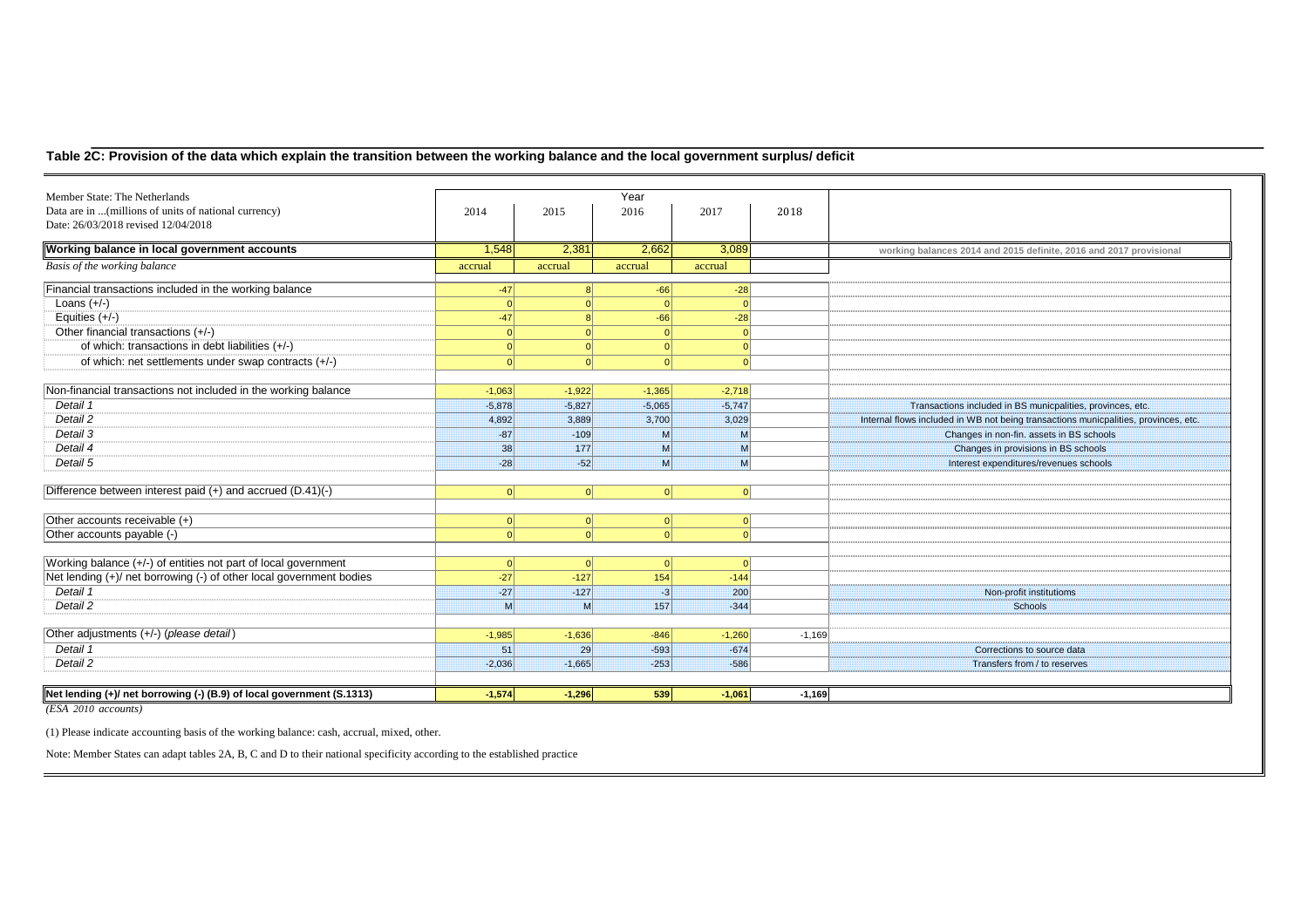## **Table 2D: Provision of the data which explain the transition between the working balance and the social security surplus/ deficit**

| Member State: The Netherlands                                        |          |          | Year     |                 |       |                                                                                    |
|----------------------------------------------------------------------|----------|----------|----------|-----------------|-------|------------------------------------------------------------------------------------|
| Data are in  (millions of units of national currency)                | 2014     | 2015     | 2016     | 2017            | 2018  |                                                                                    |
| Date: 26/03/2018 revised 12/04/2018                                  |          |          |          |                 |       |                                                                                    |
| Working balance in social security accounts                          | $-7,433$ | 195      | 1,478    | $-1,033$        | 6,906 | working balances 2014 and 2015 definite, 2016 and 2017 provisional                 |
| Basis of the working balance                                         | accrual  | accrual  | accrual  | accrual         |       |                                                                                    |
| Financial transactions included in the working balance               |          | $\Omega$ |          |                 |       |                                                                                    |
| Loans $(+/-)$                                                        |          |          |          |                 |       |                                                                                    |
| Equities $(+/-)$                                                     |          |          |          |                 |       |                                                                                    |
| Other financial transactions (+/-)                                   |          |          |          |                 |       |                                                                                    |
| of which: transactions in debt liabilities (+/-)                     |          |          |          |                 |       |                                                                                    |
| of which: net settlements under swap contracts (+/-)                 |          |          |          |                 |       |                                                                                    |
|                                                                      |          |          |          |                 |       |                                                                                    |
| Non-financial transactions not included in the working balance       | $-861$   | 96       | 5,857    | 3,394           |       |                                                                                    |
| Detail 1                                                             | 156      | 96       | 126      | 16              |       | Net fixed capital formation                                                        |
| Detail 2                                                             | $-1,017$ | $\Omega$ | $\Omega$ |                 |       | One-off cancellation of debt due to contingent liability in 2014                   |
| Detail 3                                                             |          | $\Omega$ | 5,731    | 3,378           |       | Social contributions missing in the data reported by the Health Care Institute     |
| Difference between interest paid (+) and accrued (D.41)(-)           | $\Omega$ | $\Omega$ | $\Omega$ | $\Omega$        |       |                                                                                    |
| Other accounts receivable (+)                                        | 2,204    | 44       | 3        | 95              |       |                                                                                    |
| Detail 1                                                             | 2,204    | 44       |          | 95              |       | Adjustments due to data from the Tax Authority on social contributions             |
| Other accounts payable (-)                                           | $-352$   | $-688$   | 21       | 16 <sup>1</sup> |       |                                                                                    |
| Detail 1                                                             | $-6$     |          | 21       | 16              |       | Alignment with data of the Ministry of Finance on accrued interest                 |
| Detail 2                                                             | $-346$   | $-684$   | $\Omega$ | $\Omega$        |       | Adjustments due to different time of recording of payments to health care insurers |
|                                                                      |          |          |          |                 |       |                                                                                    |
| Working balance (+/-) of entities not part of social security funds  | $\Omega$ | 0        |          | $\Omega$        |       |                                                                                    |
| Net lending (+)/ net borrowing (-) of other social security bodies   |          | $\Omega$ |          |                 |       |                                                                                    |
| Other adjustments (+/-) (please detail)                              | 64       | 247      | 32       |                 |       |                                                                                    |
| Detail 1                                                             | 59       | 243      | 33       |                 |       | Provisions                                                                         |
| Detail 2                                                             |          |          |          |                 |       | Other                                                                              |
|                                                                      |          |          |          |                 |       |                                                                                    |
| Net lending (+)/ net borrowing (-) (B.9) of social security (S.1314) | $-6,378$ | $-106$   | 7,391    | 2,472           | 6,906 |                                                                                    |

*(ESA 2010 accounts)*

(1) Please indicate accounting basis of the working balance: cash, accrual, mixed, other.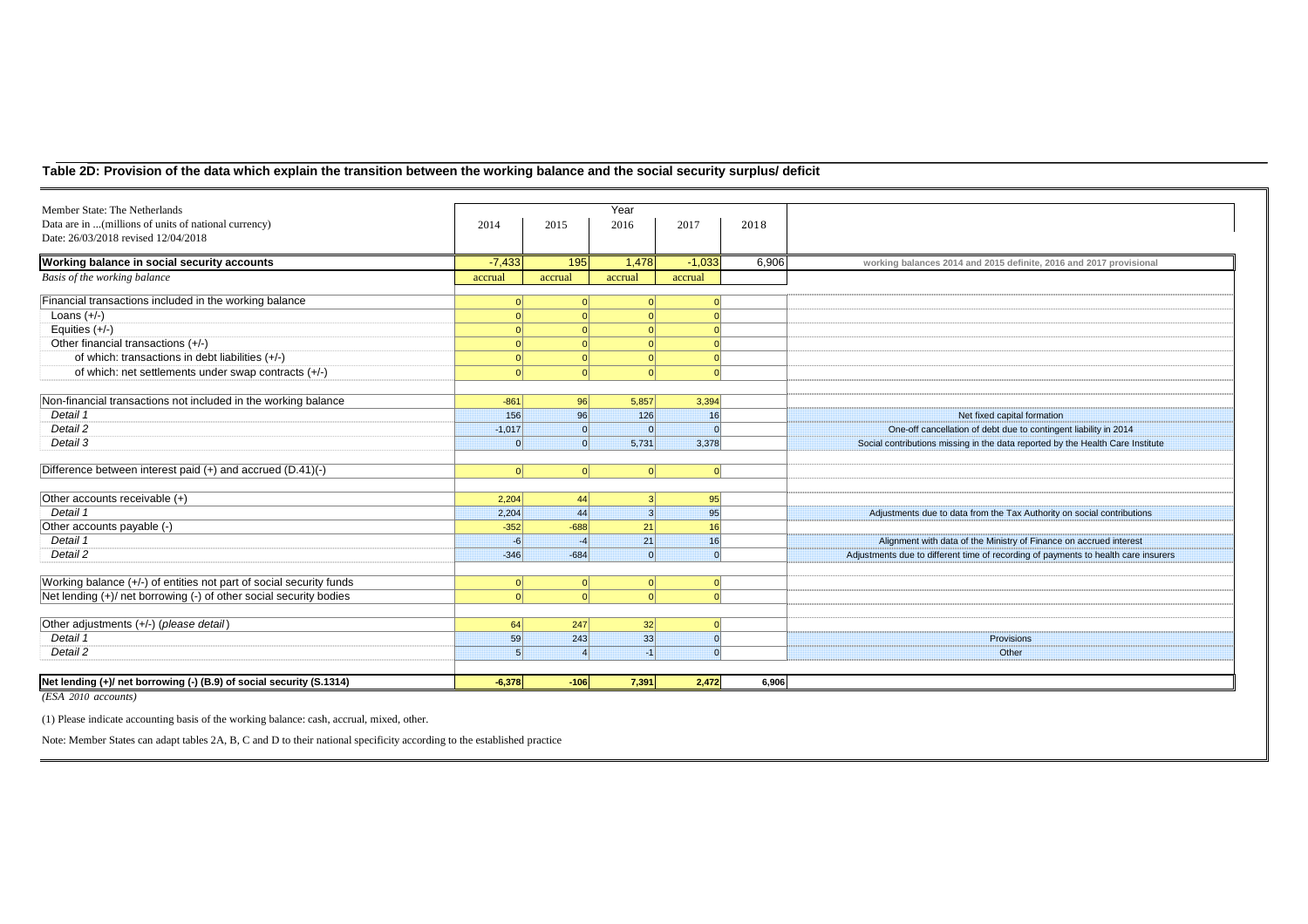#### **Table 3A: Provision of the data which explain the contributions of the surplus/ deficit and the other relevant factors to the variation in the debt level (general government)**

| Member State: The Netherlands                                                          |                   | Year              |                 |                 |
|----------------------------------------------------------------------------------------|-------------------|-------------------|-----------------|-----------------|
| Data are in  (millions of units of national currency)                                  | 2014              | 2015              | 2016            | 2017            |
| Date: 26/03/2018 revised 12/04/2018                                                    |                   |                   |                 |                 |
| Net lending (-)/ net borrowing (+) (B.9) of general government (S.13)*                 | 15,028            | 14,019            | $-2,573$        | $-8,014$        |
| Net acquisition $(+)$ of financial assets $(2)$                                        | $-6,006$          | $-18,013$         | $-3,441$        | $-6,964$        |
| Currency and deposits (F.2)                                                            | $-864$            | $-642$            | 1,146           | 2,231           |
| Debt securities (F.3)                                                                  | $-4,808$          | $-951$            | $-909$          | $-961$          |
| Loans (F.4)                                                                            | 325               | $-3,905$          | $-1,620$        | 1,807           |
| $Increase (+)$                                                                         | 9.116             | 5,134             | 2,906           | 3,366           |
| Reduction (-)                                                                          | $-8,791$          | $-9,039$          | $-4,526$        | $-1,559$        |
| Short term loans (F.41), net                                                           | $-355$            | $-22$             | $-5$            | $-41$           |
| Long-term loans (F.42)                                                                 | 680               | $-3,883$          | $-1,615$        | 1,848           |
| $Increase (+)$                                                                         | 3,170             | 5,126             | 2,703           | 3,404           |
| Reduction (-)                                                                          | $-2,490$          | $-9,009$          | $-4,318$        | $-1,556$        |
| Equity and investment fund shares/units (F.5)                                          | $-1,451$          | $-4,527$          | $-3,004$        | $-5,482$        |
| Portfolio investments, net <sup>(2)</sup>                                              | $-119$            | $-136$            |                 | $-49$           |
| Equity and investment fund shares/units other than portfolio investments               |                   |                   |                 |                 |
|                                                                                        | $-1,332$          | $-4,391$          | $-3,007$        | $-5,433$        |
| $Increase (+)$<br>Reduction (-)                                                        | 1,264<br>$-2,596$ | 3,059<br>$-7,450$ | 444<br>$-3,451$ | 381<br>$-5,814$ |
|                                                                                        |                   |                   |                 |                 |
| Financial derivatives (F.71)                                                           | $-1,035$          | $-5,753$          | $-6,512$        | $-3,091$        |
| Other accounts receivable (F.8)                                                        | 1,827             | $-2,235$          | 7,458           | $-1,468$        |
| Other financial assets (F.1, F.6)                                                      |                   | $\Omega$          |                 |                 |
|                                                                                        |                   |                   |                 |                 |
| Adjustments <sup>(2)</sup>                                                             | $-649$            | $-4,623$          | $-1,201$        | $-3,645$        |
| Net incurrence (-) of liabilities in financial derivatives (F.71)                      | - 0               | - Ol              | $\Omega$        |                 |
| Net incurrence (-) of other accounts payable (F.8)                                     | $-760$            | $-4,371$          | 1,918           | $-3,640$        |
| Net incurrence (-) of other liabilities (F.1, F.5, F.6 and F.72)                       | $\Omega$          | $\Omega$          | $\Omega$        |                 |
|                                                                                        |                   |                   |                 |                 |
| Issuances above(-)/below(+) nominal value                                              | $-1,704$          | $-1,717$          | $-2,015$        | $-1,363$        |
| Difference between interest (D.41) accrued(-) and paid $(4)$ (+)                       | 770               | 676               | 851             | 1,079           |
| Redemptions/repurchase of debt above(+)/below(-) nominal value                         | 144               | 252               | 249             | 105             |
|                                                                                        |                   |                   |                 |                 |
| Appreciation(+)/depreciation(-) <sup>(3)</sup> of foreign-currency debt <sup>(5)</sup> | 901               | 471               | 125             | 174             |
| Changes in sector classification (K.61) <sup>(5)</sup> (+/-)                           | 0                 | 66                | $-2,329$        | C               |
| Other volume changes in financial liabilities (K.3, K.4, K.5) <sup>(5)</sup> (-)       | 0                 | $\Omega$          | 0               | <b>r</b>        |
|                                                                                        |                   |                   |                 |                 |
| <b>Statistical discrepancies</b>                                                       | $-301$            | $-597$            | 19              | 485             |
| Difference between capital and financial accounts (B.9-B.9f)                           | $-154$            | $-395$            | 19              | 485             |
| Other statistical discrepancies (+/-)                                                  | $-147$            | $-202$            | $\Omega$        | $\sqrt{ }$      |
| Change in general government (S.13) consolidated gross debt (1, 2)                     | 8,072             | $-9,214$          | $-7,196$        | $-18,138$       |
|                                                                                        |                   |                   |                 |                 |

**\*Please note that the sign convention for net lending/ net borrowing is different from tables 1 and 2.** 

(1) A positive entry in this row means that nominal debt increases, a negative entry that nominal debt decreases. (4) Including capital uplift

(2) Consolidated within general government. (5) AF.2, AF.3 and AF.4 at face value.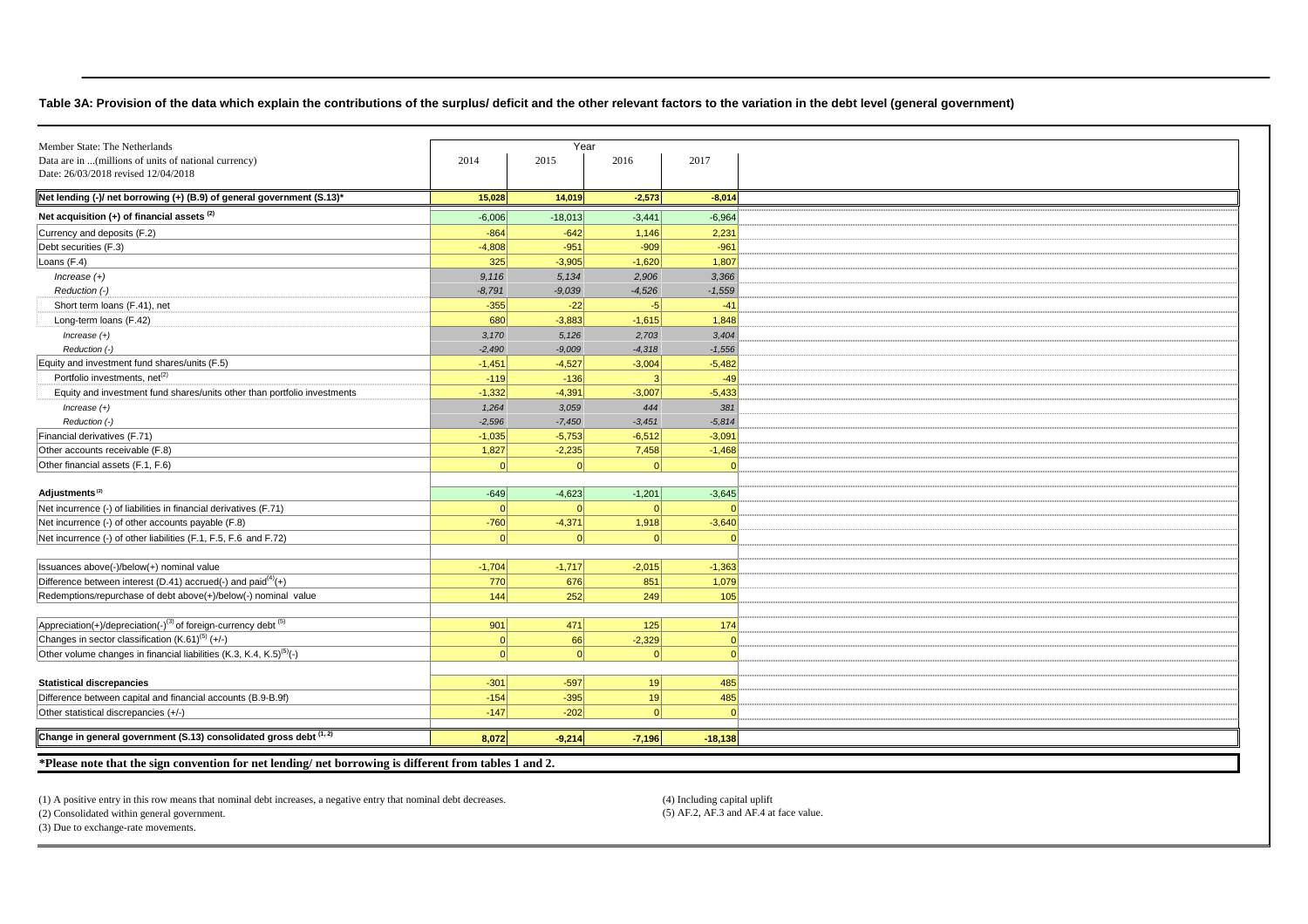## **Table 3B: Provision of the data which explain the contributions of the surplus/ deficit and the other relevant factors to the variation in the debt level**

**and the consolidation of debt (central government)**

| Member State: The Netherlands                                                                          |              | Year                 |          |           |
|--------------------------------------------------------------------------------------------------------|--------------|----------------------|----------|-----------|
| Data are in  (millions of units of national currency)                                                  | 2014         | 2015                 | 2016     | 2017      |
| Date: 26/03/2018 revised 12/04/2018                                                                    |              |                      |          |           |
|                                                                                                        |              |                      | 5,357    | $-6,603$  |
| Net lending (-)/ net borrowing (+) (B.9) of central government (S.1311)*                               | 7,076        | 12,617               |          |           |
| Net acquisition (+) of financial assets <sup>(2)</sup>                                                 | 879          | $-12,994$            | $-6,080$ | $-7,643$  |
| Currency and deposits (F.2)                                                                            | 966          | $-429$               | 898      | 1,921     |
| Debt securities (F.3)                                                                                  | $-3,916$     | 125                  | 24       | 33        |
| Loans (F.4)                                                                                            | 5,975        | $-562$               | $-3,792$ | 714       |
| $Increase (+)$                                                                                         | 7,175        | 3,938                | 2,328    | 2,893     |
| Reduction (-)                                                                                          | $-1,200$     | $-4,500$             | $-6,120$ | $-2,179$  |
| Short term loans (F.41), net                                                                           | 4,787        | 1,581                | $-3,582$ | $-1,910$  |
| Long-term loans (F.42)                                                                                 | 1,188        | $-2,143$             | $-210$   | 2,624     |
| $Increase (+)$                                                                                         | 2,374        | 2,312                | 2,328    | 2,889     |
| Reduction (-)                                                                                          | $-1,186$     | $-4,455$             | $-2,538$ | $-265$    |
| Equity and investment fund shares/units (F.5)                                                          | $-1,238$     | $-4,451$             | $-3,144$ | $-5,544$  |
| Portfolio investments, net <sup>(2)</sup>                                                              | $\mathsf{R}$ | $-55$                | $\Omega$ |           |
| Equity and investment fund shares/units other than portfolio investments                               | $-1,246$     | $-4,396$             | $-3,144$ | $-5,544$  |
| $Increase (+)$                                                                                         | 953          | 2,736                | 87       | 185       |
| Reduction (-)                                                                                          | $-2,199$     | $-7,132$             | $-3,231$ | $-5,729$  |
| Financial derivatives (F.71)                                                                           | $-1,037$     | $-5,753$             | $-6,512$ | $-3,091$  |
| Other accounts receivable (F.8)                                                                        | 129          | $-1,924$             | 6,446    | $-1,676$  |
| Other financial assets (F.1, F.6)                                                                      | $\Omega$     | $\Omega$             | $\Omega$ | $\Omega$  |
|                                                                                                        |              |                      |          |           |
| Adjustments <sup>(2)</sup>                                                                             |              |                      |          |           |
|                                                                                                        | 1,305        | $-2,236$<br>$\Omega$ | $-2,781$ | $-2,933$  |
| Net incurrence (-) of liabilities in financial derivatives (F.71)                                      | $\Omega$     |                      | $\Omega$ |           |
| Net incurrence (-) of other accounts payable (F.8)                                                     | 1,199        | $-2,045$             | 357      | $-2,973$  |
| Net incurrence (-) of other liabilities (F.1, F.5, F.6 and F.72)                                       |              | $\Omega$             | $\Omega$ | $\Omega$  |
|                                                                                                        |              |                      |          |           |
| Issuances above(-)/below(+) nominal value                                                              | $-1,704$     | $-1,717$             | $-2,015$ | $-1,363$  |
| Difference between interest (D.41) accrued(-) and paid $(4)$ (+)                                       | 753          | 709                  | 850      | 1,091     |
| Redemptions/repurchase of debt above(+)/below(-) nominal value                                         | 178          | 283                  | 248      | 100       |
|                                                                                                        |              |                      |          |           |
| Appreciation(+)/depreciation(-) <sup>(3)</sup> of foreign-currency debt <sup>(5)</sup>                 | 879          | 479                  | 108      | 262       |
| Changes in sector classification (K.61) <sup>(5)</sup> (+/-)                                           | 0            | 55                   | $-2,329$ | $-50$     |
| Other volume changes in financial liabilities (K.3, K.4, K.5) <sup>(5)</sup> (-)                       | 0            | $\Omega$             | 0        | $\Omega$  |
|                                                                                                        |              |                      |          |           |
| <b>Statistical discrepancies</b>                                                                       | 103          | $-395$               | $-191$   | 503       |
| Difference between capital and financial accounts (B.9-B.9f)                                           | 103          | $-395$               | $-191$   | 503       |
| Other statistical discrepancies (+/-)                                                                  | $\Omega$     | $\Omega$             | $\Omega$ | $\Omega$  |
|                                                                                                        |              |                      |          |           |
| Change in central government (S.1311) consolidated gross debt (1, 2)                                   | 9,363        | $-3,008$             | $-3,695$ | $-16,676$ |
|                                                                                                        |              |                      |          |           |
| Central government contribution to general government debt (a=b-c) <sup>(5)</sup>                      | 377,387      | 372,820              | 372,285  | 357,410   |
| Central government gross debt (level) (b) (2,5)                                                        | 413,460      | 410,452              | 406,757  | 390,081   |
| Central government holdings of other subsectors debt (level) (c) <sup>(5)</sup>                        | 36,073       | 37,632               | 34,472   | 32,671    |
|                                                                                                        |              |                      |          |           |
| *Please note that the sign convention for net lending/ net borrowing is different from tables 1 and 2. |              |                      |          |           |

(1) A positive entry in this row means that nominal debt increases, a negative entry that nominal debt decreases. (4) Including capital uplift

(3) Due to exchange-rate movements.

(2) Consolidated within central government. (5) AF.2, AF.3 and AF.4 at face value.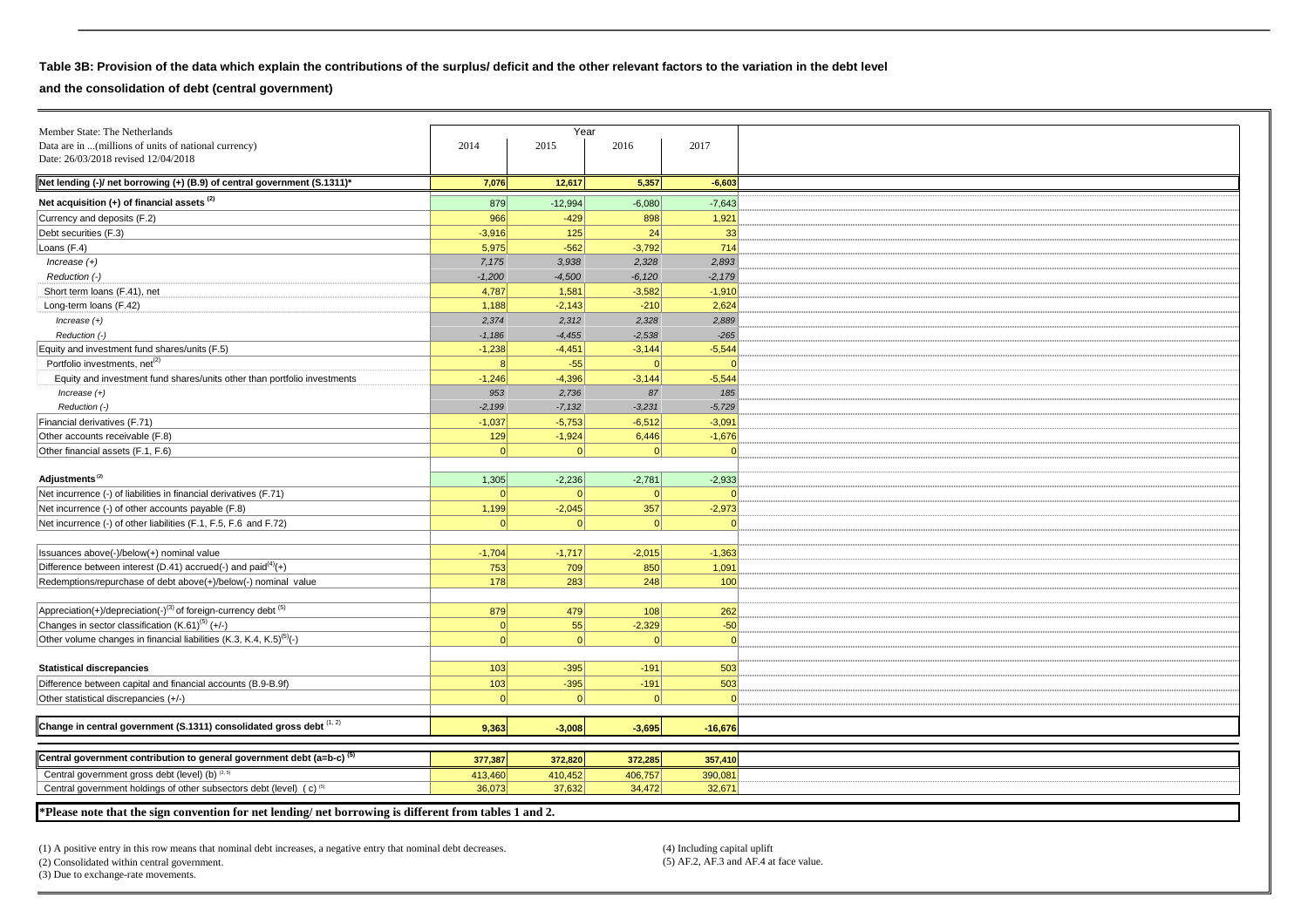## **Table 3C: Provision of the data which explain the contributions of the surplus/ deficit and the other relevant factors to the variation in the debt level**

#### **and the consolidation of debt (state government)**

|                  |                                                                                                     |                                                                                                                                                                                         | 2017                                                                       |
|------------------|-----------------------------------------------------------------------------------------------------|-----------------------------------------------------------------------------------------------------------------------------------------------------------------------------------------|----------------------------------------------------------------------------|
|                  |                                                                                                     |                                                                                                                                                                                         |                                                                            |
|                  |                                                                                                     |                                                                                                                                                                                         |                                                                            |
|                  |                                                                                                     |                                                                                                                                                                                         | M                                                                          |
| M                | M                                                                                                   | M                                                                                                                                                                                       | M                                                                          |
| M <sub>l</sub>   | M                                                                                                   | M                                                                                                                                                                                       | M                                                                          |
| M                | M                                                                                                   | M                                                                                                                                                                                       | M                                                                          |
| M                | M                                                                                                   | M                                                                                                                                                                                       | M                                                                          |
| M                | $\boldsymbol{M}$                                                                                    | $\boldsymbol{M}$                                                                                                                                                                        | $\boldsymbol{M}$                                                           |
| M                | M                                                                                                   | $\overline{M}$                                                                                                                                                                          | $\cal M$                                                                   |
| M                | M                                                                                                   | M                                                                                                                                                                                       | M                                                                          |
| M                | M                                                                                                   | M                                                                                                                                                                                       | M                                                                          |
| M                | M                                                                                                   | $\overline{M}$                                                                                                                                                                          | $\boldsymbol{M}$                                                           |
| M                | M                                                                                                   | M                                                                                                                                                                                       | $\boldsymbol{M}$                                                           |
| M                | M                                                                                                   | M                                                                                                                                                                                       | M                                                                          |
| M                | M                                                                                                   | M                                                                                                                                                                                       | M                                                                          |
| M                | M                                                                                                   | M                                                                                                                                                                                       | M                                                                          |
| $\boldsymbol{M}$ | M                                                                                                   | $\overline{M}$                                                                                                                                                                          | M                                                                          |
| $\boldsymbol{M}$ | M                                                                                                   | $\overline{M}$                                                                                                                                                                          | $\boldsymbol{M}$                                                           |
|                  |                                                                                                     | M                                                                                                                                                                                       | M                                                                          |
| M                | $\mathsf{M}$                                                                                        | M                                                                                                                                                                                       | M                                                                          |
|                  |                                                                                                     |                                                                                                                                                                                         | M                                                                          |
|                  |                                                                                                     |                                                                                                                                                                                         |                                                                            |
|                  |                                                                                                     |                                                                                                                                                                                         | M                                                                          |
|                  |                                                                                                     |                                                                                                                                                                                         | M                                                                          |
|                  |                                                                                                     |                                                                                                                                                                                         | M                                                                          |
|                  |                                                                                                     |                                                                                                                                                                                         | M                                                                          |
|                  |                                                                                                     |                                                                                                                                                                                         |                                                                            |
|                  |                                                                                                     |                                                                                                                                                                                         |                                                                            |
|                  |                                                                                                     |                                                                                                                                                                                         | M                                                                          |
|                  |                                                                                                     |                                                                                                                                                                                         | M                                                                          |
|                  |                                                                                                     |                                                                                                                                                                                         | M                                                                          |
|                  |                                                                                                     |                                                                                                                                                                                         |                                                                            |
|                  |                                                                                                     |                                                                                                                                                                                         | M                                                                          |
|                  |                                                                                                     |                                                                                                                                                                                         | M                                                                          |
|                  | M                                                                                                   | M                                                                                                                                                                                       | M                                                                          |
|                  |                                                                                                     |                                                                                                                                                                                         |                                                                            |
| M                | M                                                                                                   | M                                                                                                                                                                                       | M                                                                          |
| M                | M                                                                                                   | M                                                                                                                                                                                       | M                                                                          |
| M                | M                                                                                                   | M                                                                                                                                                                                       | M                                                                          |
|                  |                                                                                                     |                                                                                                                                                                                         |                                                                            |
| M                | M                                                                                                   | <b>M</b>                                                                                                                                                                                | M                                                                          |
|                  |                                                                                                     |                                                                                                                                                                                         |                                                                            |
| M                | M                                                                                                   | M                                                                                                                                                                                       | M                                                                          |
| M                | M                                                                                                   | M                                                                                                                                                                                       | M                                                                          |
| M                | M                                                                                                   | M                                                                                                                                                                                       | M                                                                          |
|                  |                                                                                                     |                                                                                                                                                                                         |                                                                            |
|                  | 2014<br>M<br> M <br>M <sub>l</sub><br>M<br>M<br>M<br>M <sub>l</sub><br> M <br>M<br>M<br>M<br>M<br>M | 2015<br>M<br>M<br>M<br> M <br> M <br>M<br>M<br> M <br> M <br> M <br> M <br> M <br>*Plasse note that the sign convention for net lending/ net borrowing is different from tables 1 and 2 | Year<br>2016<br><b>M</b><br>M<br>M<br>M<br>M<br>M<br>M<br>M<br>M<br>M<br>M |

**\*Please note that the sign convention for net lending/ net borrowing is different from tables 1 and 2.** 

(1) A positive entry in this row means that nominal debt increases, a negative entry that nominal debt decreases. (4) Including capital uplift (4) Including capital uplift (5) AF.2, AF.3 and AF.4 at face value.

(2) Consolidated within state government.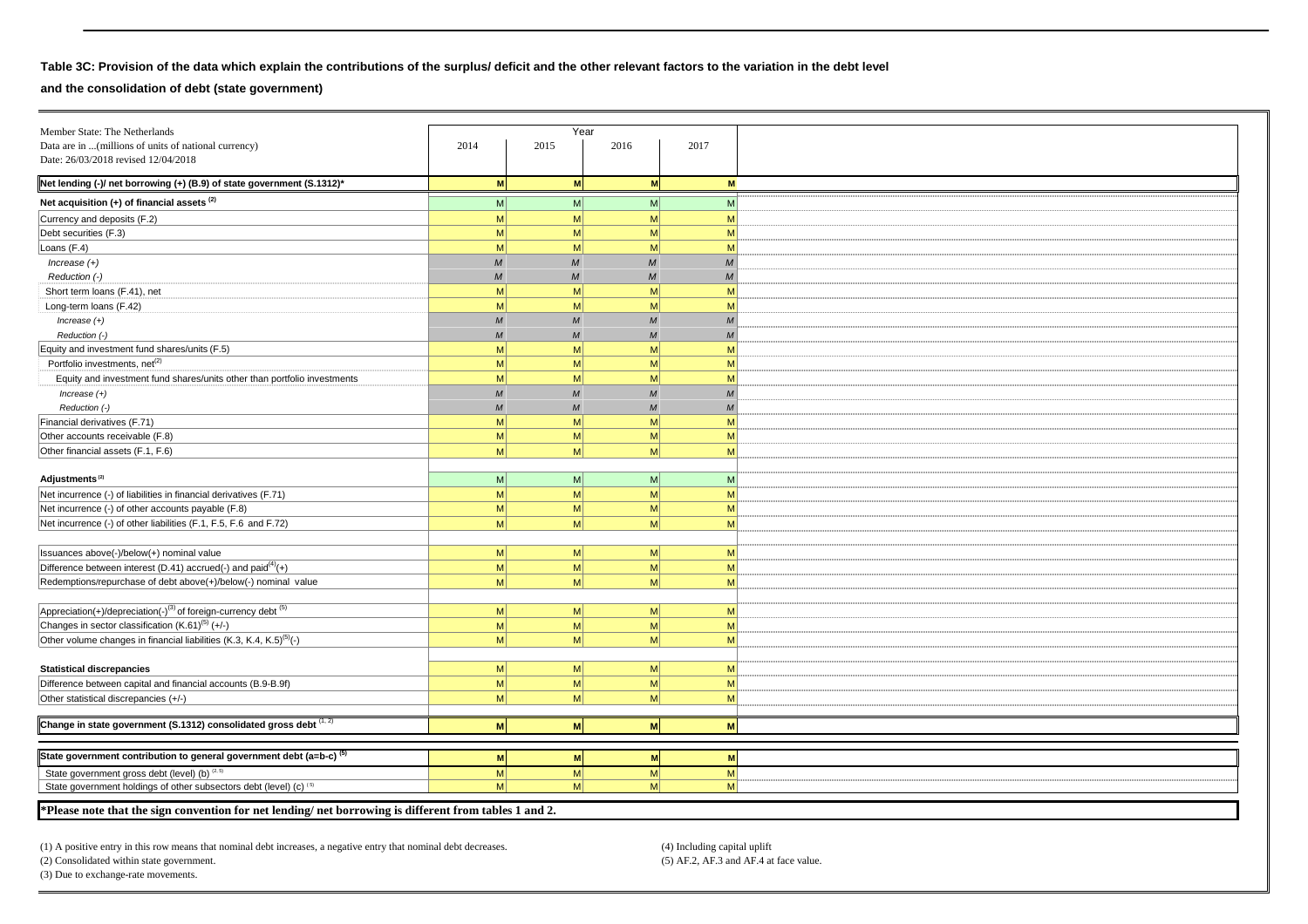#### **Table 3D: Provision of the data which explain the contributions of the surplus/ deficit and the other relevant factors to the variation in the debt level**

**and the consolidation of debt (local government)**

| Member State: The Netherlands                                                                         |           | Year     |              |                |
|-------------------------------------------------------------------------------------------------------|-----------|----------|--------------|----------------|
| Data are in  (millions of units of national currency)                                                 | 2014      | 2015     | 2016         | 2017           |
| Date: 26/03/2018 revised 12/04/2018                                                                   |           |          |              |                |
| Net lending (-)/ net borrowing (+) (B.9) of local government (S.1313)*                                | 1,574     | 1,296    | $-539$       | 1,061          |
|                                                                                                       |           |          |              |                |
| Net acquisition $(+)$ of financial assets $(2)$                                                       | $-4,049$  | $-1,395$ | $-875$       | $-935$         |
| Currency and deposits (F.2)                                                                           | $-1,296$  | 1,172    | 1,161        | 1,289          |
| Debt securities (F.3)                                                                                 | $-963$    | $-1,231$ | $-1,016$     | $-1,417$       |
| Loans (F.4)                                                                                           | $-883$    | $-1,760$ | $-988$       | $-708$         |
| $Increase (+)$                                                                                        | 6,748     | 2,839    | 928          | 583            |
| Reduction (-)                                                                                         | $-7,631$  | $-4,599$ | $-1,916$     | $-1,291$       |
| Short term loans (F.41), net                                                                          | $-353$    | $-1$     |              | $-41$          |
| Long-term loans (F.42)                                                                                | $-530$    | $-1,759$ | $-989$       | $-667$         |
| $Increase (+)$                                                                                        | 802       | 2,839    | 791          | 624            |
| Reduction (-)                                                                                         | $-1,332$  | $-4,598$ | $-1,780$     | $-1,291$       |
| Equity and investment fund shares/units (F.5)                                                         | $-213$    | $-76$    | 140          | 62             |
| Portfolio investments, net <sup>(2)</sup>                                                             | $-127$    | $-81$    | $\mathbf{R}$ | $-49$          |
| Equity and investment fund shares/units other than portfolio investments                              | $-86$     | 5        | 137          | 111            |
| $Increase (+)$                                                                                        | 311       | 323      | 357          | 196            |
| Reduction (-)                                                                                         | $-397$    | $-318$   | $-220$       | $-85$          |
| Financial derivatives (F.71)                                                                          | $\vert$ 2 | $\Omega$ | $\Omega$     | $\Omega$       |
| Other accounts receivable (F.8)                                                                       | $-696$    | 500      | $-172$       | $-161$         |
| Other financial assets (F.1, F.6)                                                                     | 0         | $\Omega$ | $\Omega$     | - 0            |
|                                                                                                       |           |          |              |                |
| Adjustments <sup>(2)</sup>                                                                            | 1,646     | 541      | 1,177        | $-22$          |
| Net incurrence (-) of liabilities in financial derivatives (F.71)                                     | $\Omega$  | 0        | $\Omega$     | $\Omega$       |
| Net incurrence (-) of other accounts payable (F.8)                                                    | 1,612     | 558      | 1,160        | 64             |
| Net incurrence (-) of other liabilities (F.1, F.5, F.6 and F.72)                                      | 0         | $\Omega$ | $\Omega$     | $\Omega$       |
|                                                                                                       |           |          |              |                |
| Issuances above(-)/below(+) nominal value                                                             | 0         | 0        | 0            | $\Omega$       |
| Difference between interest (D.41) accrued(-) and $\text{paid}^{(4)}(+)$                              | 12        | $-9$     | 0            | $\Omega$       |
| Redemptions/repurchase of debt above(+)/below(-) nominal value                                        | 0         | $\Omega$ | $\Omega$     | $\Omega$       |
|                                                                                                       |           |          |              |                |
|                                                                                                       |           |          |              |                |
| Appreciation(+)/depreciation(-) <sup>(3)</sup> of foreign-currency debt <sup>(5)</sup>                | 22        | $-8$     | 17           | $-86$          |
| Changes in sector classification (K.61) <sup>(5)</sup> (+/-)                                          | 0         | 0        | $\Omega$     | $\Omega$       |
| Other volume changes in financial liabilities (K.3, K.4, K.5) <sup>(5)</sup> (-)                      | $\Omega$  |          | $\Omega$     | $\Omega$       |
|                                                                                                       |           |          |              |                |
| <b>Statistical discrepancies</b>                                                                      | $-404$    | $-202$   | 210          | $-18$          |
| Difference between capital and financial accounts (B.9-B.9f)                                          | $-257$    | 0        | 210          | $-18$          |
| Other statistical discrepancies (+/-)                                                                 | $-147$    | $-202$   | $\Omega$     | $\overline{0}$ |
|                                                                                                       |           |          |              |                |
| Change in local government (S.1313) consolidated gross debt (1,2)                                     | $-1,233$  | 240      | $-27$        | 86             |
|                                                                                                       |           |          |              |                |
| Local government contribution to general government debt (a=b-c) <sup>(5)</sup>                       | 46,231    | 45,173   | 44,318       | 43,889         |
| Local government gross debt (level) (b) as                                                            | 55,866    | 56,106   | 56,079       | 56,165         |
| Local government holdings of other subsectors debt (level) (c) <sup>®</sup>                           | 9.635     | 10.933   | 11,761       | 12.276         |
|                                                                                                       |           |          |              |                |
| *Please note that the sign convention for net lending/net borrowing is different from tables 1 and 2. |           |          |              |                |

(1) A positive entry in this row means that nominal debt increases, a negative entry that nominal debt decreases. (4) Including capital uplift (5) AF.2, AF.3 and AF.4 at face value.

 $(2)$  Consolidated within local government.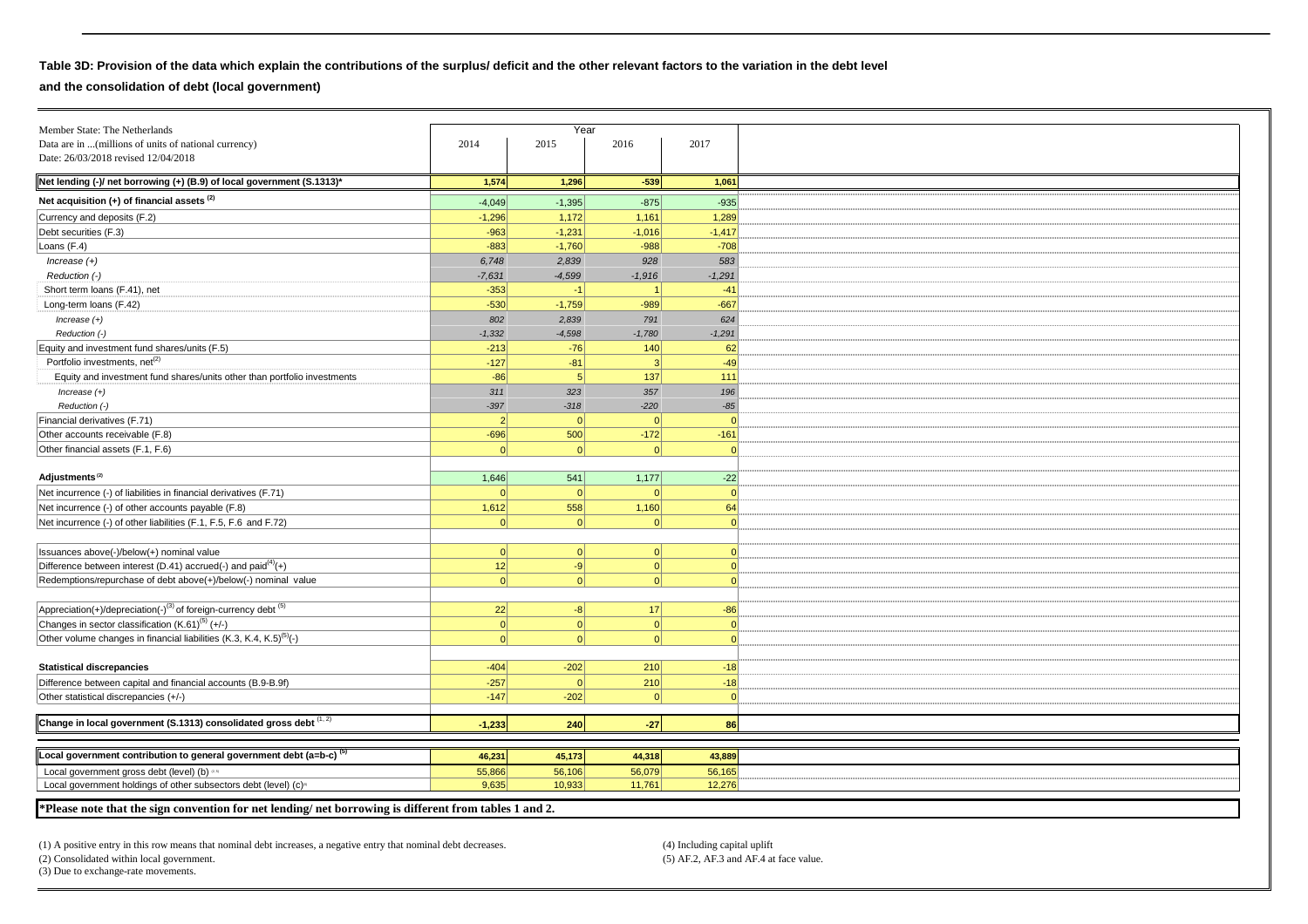## **Table 3E: Provision of the data which explain the contributions of the surplus/ deficit and the other relevant factors to the variation in the debt level**

**and the consolidation of debt (social security funds)**

|                                                                                                        | Year          |           |               |               |  |
|--------------------------------------------------------------------------------------------------------|---------------|-----------|---------------|---------------|--|
| Member State: The Netherlands                                                                          | 2014          | 2015      | 2016          | 2017          |  |
| Data are in  (millions of units of national currency)<br>Date: 26/03/2018 revised 12/04/2018           |               |           |               |               |  |
|                                                                                                        |               |           |               |               |  |
| Net lending (-)/ net borrowing (+) (B.9) of social security funds (S.1314)*                            | 6,378         | 106       | $-7,391$      | $-2,472$      |  |
| Net acquisition $(+)$ of financial assets $(2)$                                                        | $-24$         | 4,461     | 2,971         | 1,183         |  |
| Currency and deposits (F.2)                                                                            | $-406$        | 5,159     | 2.296         | 923           |  |
| Debt securities (F.3)                                                                                  | $\Omega$      | $\Omega$  | $\Omega$      | $\Omega$      |  |
| Loans (F.4)                                                                                            | 0             | $\Omega$  | $\Omega$      | $\Omega$      |  |
| $Increase (+)$                                                                                         | $\Omega$      | $\Omega$  | $\mathcal{O}$ | $\Omega$      |  |
| Reduction (-)                                                                                          | $\Omega$      | $\Omega$  | $\Omega$      | 0             |  |
| Short term loans (F.41), net                                                                           | 0             | $\Omega$  | $\Omega$      | $\Omega$      |  |
| Long-term loans (F.42)                                                                                 | $\Omega$      |           |               | $\Omega$      |  |
| $Increase (+)$                                                                                         | $\mathcal{O}$ | $\Omega$  | $\Omega$      | $\mathcal{O}$ |  |
| Reduction (-)                                                                                          | $\Omega$      | $\Omega$  | $\Omega$      | $\mathcal{O}$ |  |
| Equity and investment fund shares/units (F.5)                                                          | $\Omega$      | $\Omega$  | $\Omega$      | $\Omega$      |  |
| Portfolio investments, net <sup>(2)</sup>                                                              | 0             | $\Omega$  | $\Omega$      | $\Omega$      |  |
| Equity and investment fund shares/units other than portfolio investments                               | 0             | $\Omega$  | $\Omega$      | $\Omega$      |  |
| Increase $(+)$                                                                                         | $\Omega$      | $\Omega$  | $\Omega$      | $\Omega$      |  |
| Reduction (-)                                                                                          | $\Omega$      | $\Omega$  | $\Omega$      | $\mathcal{O}$ |  |
| Financial derivatives (F.71)                                                                           | 0             | $\Omega$  | $\Omega$      | $\Omega$      |  |
| Other accounts receivable (F.8)                                                                        | 382           | $-698$    | 675           | 260           |  |
| Other financial assets (F.1, F.6)                                                                      | $\Omega$      |           |               | $\Omega$      |  |
|                                                                                                        |               |           |               |               |  |
| Adjustments <sup>(2)</sup>                                                                             | $-1,559$      | $-2,997$  | 910           | $-622$        |  |
| Net incurrence (-) of liabilities in financial derivatives (F.71)                                      | $\Omega$      |           | $\Omega$      | $\Omega$      |  |
| Net incurrence (-) of other accounts payable (F.8)                                                     | $-1,559$      | $-2,997$  | 910           | $-622$        |  |
| Net incurrence (-) of other liabilities (F.1, F.5, F.6 and F.72)                                       | $\Omega$      | $\Omega$  | $\Omega$      | $\Omega$      |  |
|                                                                                                        |               |           |               |               |  |
|                                                                                                        |               |           | $\Omega$      |               |  |
| Issuances above(-)/below(+) nominal value                                                              | 0             | $\Omega$  |               | $\Omega$      |  |
| Difference between interest (D.41) accrued(-) and paid $(4)$ (+)                                       | 0             | 0         | 0             | $\mathbf{0}$  |  |
| Redemptions/repurchase of debt above(+)/below(-) nominal value                                         | 0             | $\Omega$  | $\Omega$      | $\Omega$      |  |
|                                                                                                        |               |           |               |               |  |
| Appreciation(+)/depreciation(-) <sup>(3)</sup> of foreign-currency debt <sup>(5)</sup>                 | 0             | $\Omega$  | 0             | $\Omega$      |  |
| Changes in sector classification (K.61) <sup>(5)</sup> (+/-)                                           | 0             | $\Omega$  | 0             | $\Omega$      |  |
| Other volume changes in financial liabilities (K.3, K.4, K.5) <sup>(5)</sup> (-)                       | $\Omega$      |           | $\Omega$      | $\Omega$      |  |
|                                                                                                        |               |           |               |               |  |
| <b>Statistical discrepancies</b>                                                                       | 0             | $\vert$ 0 | 0             | $\mathbf{0}$  |  |
| Difference between capital and financial accounts (B.9-B.9f)                                           | 0             | $\Omega$  | 0             | $\Omega$      |  |
| Other statistical discrepancies (+/-)                                                                  | 0             | $\Omega$  | $\Omega$      | $\Omega$      |  |
|                                                                                                        |               |           |               |               |  |
| Change in social security (S.1314) consolidated gross debt (1, 2)                                      | 4,795         | 1,570     | $-3,510$      | $-1,911$      |  |
|                                                                                                        |               |           |               |               |  |
| Social security contribution to general government debt (a=b-c) <sup>(5)</sup>                         | 26,997        | 23,408    | 17,602        | 14,768        |  |
| Social security gross debt (level) (b) <sup>(2, 5)</sup>                                               | 34,712        | 36,282    | 32,772        | 30,861        |  |
| Social security holdings of other subsectors debt (level) (c) <sup>®</sup>                             | 7.715         | 12,874    | 15,170        | 16.093        |  |
|                                                                                                        |               |           |               |               |  |
| *Please note that the sign convention for net lending/ net borrowing is different from tables 1 and 2. |               |           |               |               |  |

(1) A positive entry in this row means that nominal debt increases, a negative entry that nominal debt decreases. (4) Including capital uplift (2) Consolidated within social security. (5) AF.2, AF.3 and AF.4 at face value.  $(2)$  Consolidated within social security.